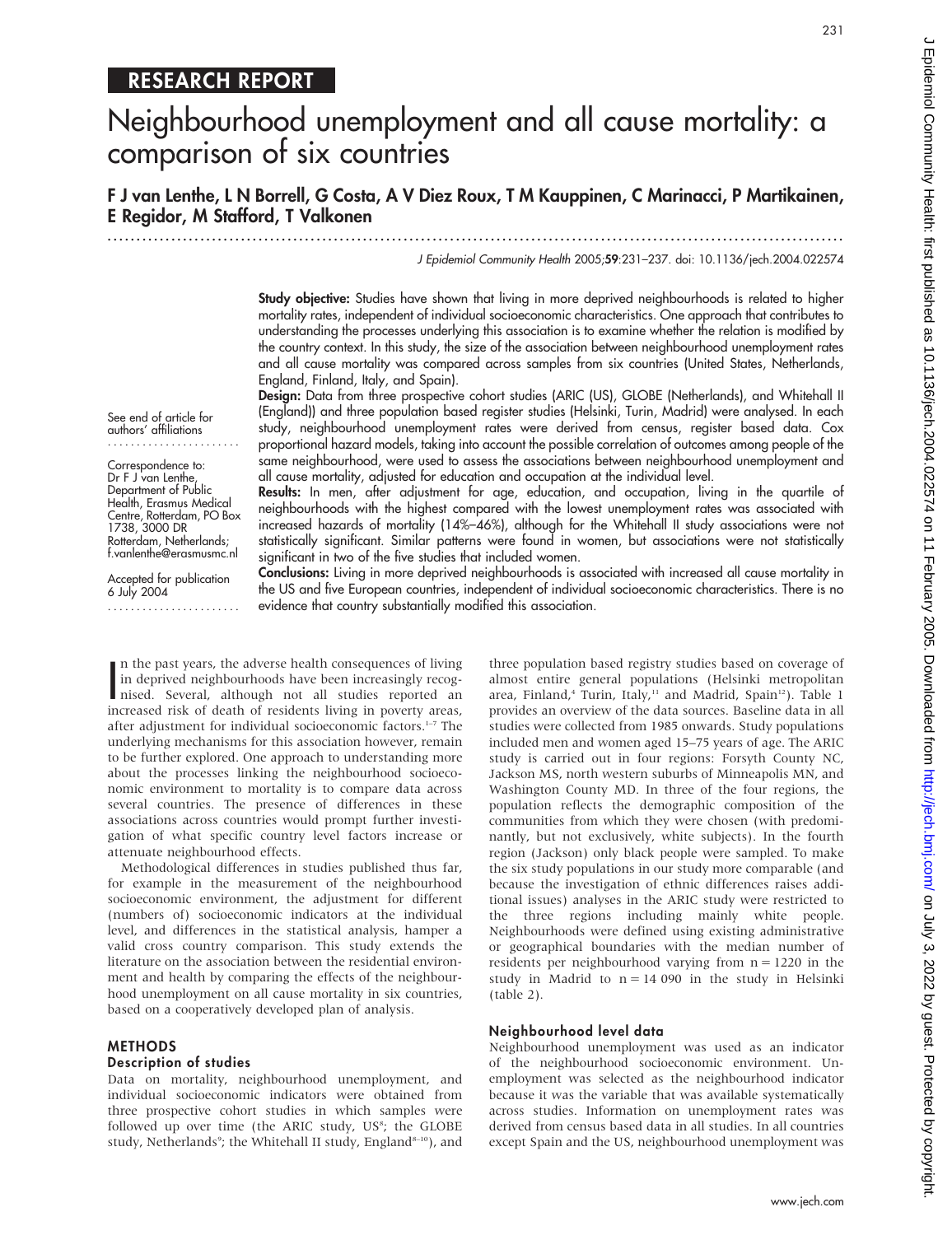| Country            | City                   | Study        | <b>Estimated number</b><br>residents | Study design                          | Sample size        | Sample description                                    |
|--------------------|------------------------|--------------|--------------------------------------|---------------------------------------|--------------------|-------------------------------------------------------|
| <b>USA</b>         | Three US regions* ARIC |              | 244580                               | Prospective cohort                    | 10210              | Random sample of residents of three US<br>communities |
| <b>Netherlands</b> | Eindhoven              | <b>GLOBE</b> | 190000                               | Prospective cohort                    | 9530               | Random sample of residents of Eindhoven               |
| England            | London                 | Whitehall II | 7000000                              | Prospective cohort                    | 9740               | Occupation based cohort of British civil<br>workers   |
| Finland            | Helsinki <sup>+</sup>  | Helsinki     | 800000                               | Population based                      | 270050             | Male population of Helsinki                           |
| <b>Italy</b>       | Turin                  | Turin        | 920000                               | Population based                      | 565844             | Population of Turin                                   |
| Spain              | Madrid                 | Madrid       | 2889000                              | Population based                      | 1936726            | Population of Madrid                                  |
| Country            | City                   | Study        | <b>Baseline</b>                      | Age range (years) at Median follow up |                    | Number of deaths                                      |
|                    |                        |              |                                      | baseline                              | years (range)      |                                                       |
| <b>USA</b>         | Four US regions*       | <b>ARIC</b>  | 1987-1989                            | $45 - 65$                             | $10.9(0.1 - 14.3)$ | 915                                                   |
| <b>Netherlands</b> | Eindhoven              | <b>GLOBE</b> | 1991                                 | $15 - 74$                             | $7.2$ (0.1-7.5)    | 630                                                   |
| England            | London                 | Whitehall II | 1985-1988                            | $35 - 55$                             | $14.6(6.0 - 16.3)$ | 431                                                   |
| Finland            | Helsinki <sup>+</sup>  | Helsinki     | 1990                                 | $20 - 74$                             | $5.0(0.0-5.0)$     | 10401                                                 |
| <b>Italy</b>       | Turin                  | Turin        | 1991                                 | $20 - 75$                             | $9.20(0.0 - 9.2)$  | 26620                                                 |
| Spain              | Madrid                 | Madrid       | 1996                                 | $20 - 75$                             | $1.7(0.0-1.7)$     | 15142                                                 |

calculated by dividing the number of unemployed persons (for example, actively seeking employment, thus excluding housewives, retirees, and students) by the total number of persons in the working age population (in general between 15 and 65 years of age). In Spain and the US, neighbourhood unemployment was defined as the population of unemployed persons among the economically active population in the working age population. Thus, instead of the entire working age population, the denominator in the Spanish and US definitions excluded persons not economically active or not in the labour force (for example, housewives, students, retirees). The substantial higher neighbourhood unemployment rates in Spain may be partly caused by this methodological deviation from the other studies, but they are also "real", as Spain is among the European countries with the highest unemployment rates.

# Individual level data

Although different approaches were used to collect information on mortality, all studies had nearly complete mortality data, with the exception of the study in Madrid. In the ARIC study, information on all cause mortality was obtained through annual follow up phone calls, hospital surveillance, and vital statistics databases as well as National Death Index searches.<sup>13</sup> In the GLOBE study, information on mortality was collected annually via municipal population registers.<sup>14</sup> These registers cover the population completely and are maintained continuously with respect to death and changes of address. In the Whitehall II study, mortality was obtained via information from death certificates from vital statistical offices. In Helsinki, the 1990 census records of all men aged 20 years and older living in the Helsinki metropolitan area were linked to death records from 1991 until 1995. Records were linked by Statistics Finland using the personal identification codes. Less than 1% of the deaths could not be linked to census records. In Turin, information on mortality was directly obtained from the municipality population registry; the follow up covered the entire study population, which was selected among census residents linked to the population registry (linkage was successful for 96.6% of the total population in the census). In Spain, the 1996 population census and the 1996 and 1997 mortality registries were linked, using personal characteristics. Linkage was successful for 70% of all deceased persons. However, no significant differences were observed in sex, age, or residential area between deceased persons linked and those not linked.

Individual socioeconomic indicators included were education and occupation at baseline. Efforts were made to use indicators and categories as similar as possible across countries. Appendix 1 describes the categories used in all studies (available on line http://www.jech.com/supplemental). In each study, groups of education were distinguished based on the highest levels of education obtained. Whenever possible categories were constructed so they were comparable to the International Standard Classification of Education<sup>15</sup> (ranging from low to high education:  $1 = \text{ISCED}$  levels 0 and 1;  $2 = ISCED$  level 2;  $3 = ISCED$  levels 3 and 4;  $4 = ISCED$ levels 5 and 6).

In all studies, information about baseline current occupation was available. There were differences between studies in the treatment of those without a current occupation, such as homemakers, retirees, and unemployed. In the ARIC study, homemakers were in a separate category, in the GLOBE study all persons were asked for their current or last occupation with those without a job ever (for example, students, housewives, etc) classified in a separate group. In the occupation based cohort of Whitehall II there were no persons without a current occupation. In Helsinki those without a current job were classified according to their last

| Study        | Definition of<br>neighbourhood | Number of<br>neighbourhoods<br>included in study | Median number of residents<br>(range) | Median number of study participants per<br>neighbourhood (range) |
|--------------|--------------------------------|--------------------------------------------------|---------------------------------------|------------------------------------------------------------------|
| <b>ARIC</b>  | <b>Block</b> groups            | 443                                              | 1633 (347-4773)                       | $19(1 - 136)$                                                    |
| <b>GLOBE</b> | Administrative                 | 84                                               | 2025 (86-9807)                        | $113(4 - 352)$                                                   |
| Whitehall II | Electoral wards                | 2207                                             | 6,237 (717-29071)                     | $2(1-55)$                                                        |
| Helsinki     | Administrative                 | 55                                               | 14,090 (3699-26401)                   | 4733 (1229-9155)                                                 |
| Turin        | Administrative                 | 92                                               | 7986 (40-29789)                       | 4,872 (24-19012)                                                 |
| Madrid       | Census tracts                  | 2136                                             | 1220 (451-3894)                       | 894 (318-3116)                                                   |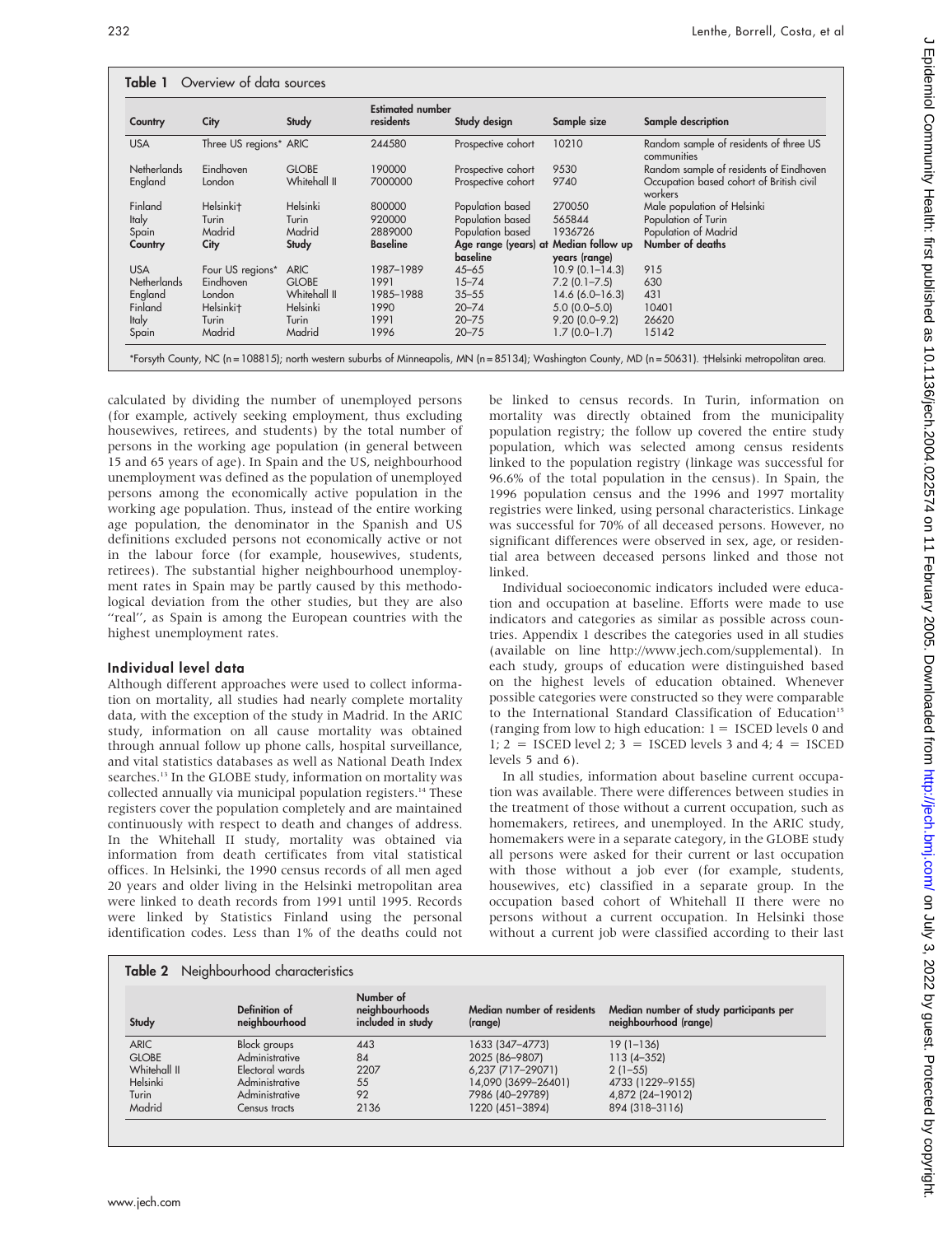|                             | Neighbourhood unemployment (quartiles) |                       |                |                          |  |
|-----------------------------|----------------------------------------|-----------------------|----------------|--------------------------|--|
|                             | 1 (least<br>unemployment)              | $\overline{2}$        | 3              | 4 (most<br>unemployment) |  |
| Cut points (%)*             |                                        |                       |                |                          |  |
| <b>ARIC</b>                 | < 1.9                                  | 1.9 to 3.5            | $3.5$ to $5.4$ | >5.4                     |  |
| <b>GLOBE</b>                | < 4.8                                  | 4.8 to 7.7            | 7.8 to 9.7     | >9.7                     |  |
| Whitehall II                | < 3.9                                  | $3.9 \text{ to } 5.1$ | 5.2 to 7.6     | >7.6                     |  |
| Helsinki                    | < 1.02                                 | 1.02 to 1.30          | 1.31 to 1.63   | >1.63                    |  |
| Turin                       | < 6.2                                  | $6.2$ to $8.2$        | 8.3 to 10.2    | >10.2                    |  |
| Madrid                      | < 18.8                                 | 18.8 to 21.8          | 21.9 to 25.3   | >25.3                    |  |
| Mean age in years (SD)      |                                        |                       |                |                          |  |
| <b>ARIC</b>                 | 54.4(5.8)                              | 54.2(5.6)             | 54.6 (5.7)     | 55.2(5.6)                |  |
| <b>GLOBE</b>                | 47.9 (13.9)                            | 50.1 (14.7)           | 48.3 (16.1)    | 48.6 (16.2)              |  |
| Whitehall II                | 44.6 (6.0)                             | 44.6 (6.0)            | 44.2 (6.0)     | 44.5 (6.2)               |  |
| Helsinki                    | 42.1 (13.6)                            | 41.8 (14.0)           | 41.6 (14.0)    | 41.5 (13.7)              |  |
| Turin                       | 46.5 (13.5)                            | 45.0 (13.6)           | 44.5 (13.7)    | 43.9 (13.9)              |  |
| Madrid                      | 45.5                                   | 45.1                  | 45             | 43.7                     |  |
| Men $(\%)$                  |                                        |                       |                |                          |  |
| <b>ARIC</b> regions         | 46.9                                   | 47.0                  | 47.5           | 48.7                     |  |
| <b>GLOBE</b>                | 49.6                                   | 46.7                  | 49.0           | 49.4                     |  |
| Whitehall II                | 81.0                                   | 72.9                  | 67.7           | 51.3                     |  |
| Helsinki                    | 100                                    | 100                   | 100            | 100                      |  |
| Turin                       | 46.5                                   | 47.8                  | 48.4           | 49.4                     |  |
| Madrid                      | 46.2                                   | 46.2                  | 47.1           | 47.5                     |  |
| Low education (%)+          |                                        |                       |                |                          |  |
| <b>ARIC</b>                 | 13.3                                   | 16.9                  | 19.8           | 22.8                     |  |
| <b>GLOBE</b>                | 11.2                                   | 24.6                  | 22.6           | 30.1                     |  |
| Whitehall II                | 4.7                                    | 7.0                   | 7.1            | 11.5                     |  |
| Helsinki                    | 28.4                                   | 33.5                  | 36.3           | 41.0                     |  |
| Turin                       | 19.8                                   | 28.5                  | 33.2           | 40.2                     |  |
| Madrid                      | 19.1                                   | 30.0                  | 40.3           | 51.6                     |  |
| Higher grade professionals: |                                        |                       |                |                          |  |
| <b>ARIC</b>                 | 32.6                                   | 29.1                  | 24.0           | 20.6                     |  |
| <b>GLOBE</b>                | 14.2                                   | 6.3                   | 6.4            | 5.5                      |  |
| Whitehall II                | 42.4                                   | 36.7                  | 27.0           | 16.0                     |  |
| Helsinki                    | 37.3                                   | 29.2                  | 25.0           | 19.8                     |  |
| Turin                       | 4.9                                    | 2.0                   | 1.6            | 0.8                      |  |
| Madrid                      | 39.8                                   | 26.7                  | 16.3           | 8.9                      |  |

\*Quartiles are derived from census based data. -Definitions of lowest education: ARIC: less than high school, GLOBE: primary school Whitehall II: no academic qualifications, Helsinki: up to nine years of education, Turin: primary, Madrid: primary education and lower. #Highest categories are presented because they are more comparable between countries than the lowest occupational categories. Definitions are: ARIC: executive, managerial and professional, GLOBE: higher grade professionals, Whitehall II: higher (executives, top managers), Helsinki: upper white collar, Turin: higher grade white collar, Madrid: higher grade professionals.

job. In Turin last occupation was used for unemployed and retired persons, the latter based on the 1981 census, and housewives were in the same group as blue collar workers. In Madrid those without a current job were in a group called "other".

#### Statistical analysis

Participants with missing values for any of the variables listed above were excluded from the analysis. Cut off points were calculated for country specific quartiles of neighbourhood unemployment and descriptive analyses were carried out by these quartiles. Analyses were carried out for men and women separately. Age adjusted mortality rates by neighbourhood unemployment quartiles were calculated, using Poisson regression analysis. Cox proportional hazard models were used to assess the hazard ratio (HR) of living in the three quartiles with increased levels of neighbourhood unemployment, compared with the reference quartile (lowest unemployment rates). In model 1, this association was adjusted for individual age of study participants and in model 2 we additionally adjusted for personal education and occupation. In the proportional hazard models, the within neighbourhood correlation was taken into account by estimating the robust sandwich estimators in the PHREG procedure in SAS (version 8.2). Currently, multilevel models are mostly used in simultaneous analyses of neighbourhood and individual level data. We refrained from using this technique however, given the development stage of multilevel Cox proportional hazard models, and our primary interest in the comparison of the fixed effects between studies. In Helsinki and Madrid, the hazard ratios were analysed using multilevel random intercepts Poisson analysis with the GLIMMIX macro in SAS. This was done because the individual level data were available in a cross tabulated form according to the variables included in the analysis. Each cell in the table included information on the number of deaths and the number of person years lived during the follow up period, and the cell was taken to be the unit of analysis. Analyses were carried out separately by researchers in each of the studies.

# RESULTS

Country specific cut off points of quartiles of neighbourhood unemployment were approximately similar in the ARIC, GLOBE, and Whitehall II studies and in Turin (table 3). Cut off points of quartiles of neighbourhood unemployment were substantially lower in Helsinki and substantially higher in Madrid. The mean age of the participants was about 45 years in all studies, with participants in the ARIC and GLOBE study being slightly older on average. All studies included about equal numbers of men and women, except in Whitehall II (most being men) and Helsinki (only men included). Although absolute percentages varied between countries, patterns of increasing percentages of lower educated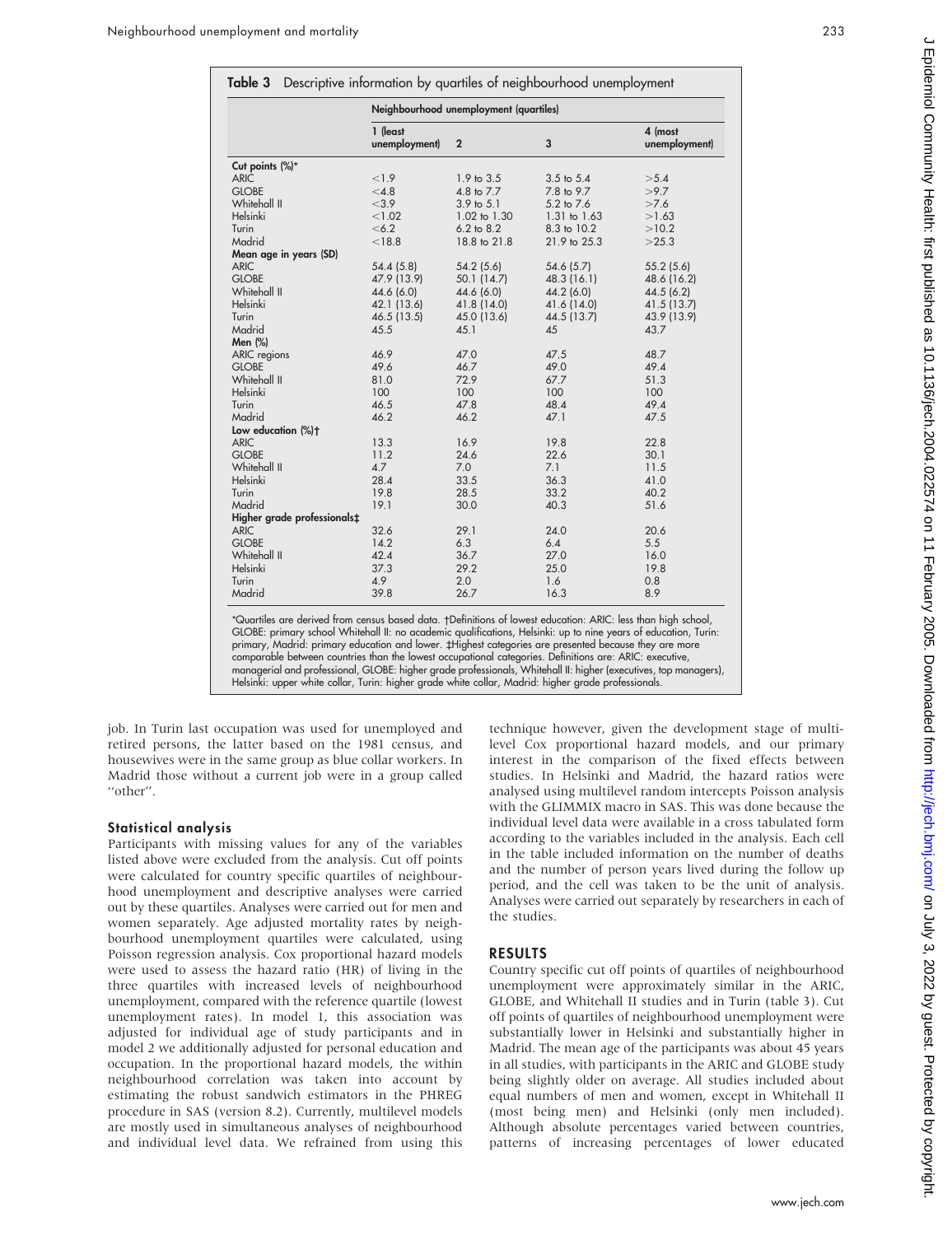|                                       | Men                 |                                          | Women               |                                          |  |
|---------------------------------------|---------------------|------------------------------------------|---------------------|------------------------------------------|--|
| Study                                 | Number of<br>deaths | Rates per 1000 person<br>years (95% CI)* | Number of<br>deaths | Rates per 1000 person<br>years (95% CI)* |  |
| <b>ARIC</b>                           |                     |                                          |                     |                                          |  |
| 1 (least unemployment)                | 187                 | $7.5$ (6.2 to 9.0)                       | 95                  | $3.6$ (2.7 to 4.8)                       |  |
| 2                                     | 190                 | 8.3 (7.0 to 10.0)                        | 120                 | $5.0$ (3.9 to 6.5)                       |  |
| 3                                     | 151                 | 10.1 (8.7 to 11.8)                       | 96                  | $5.1$ (4.1 to 6.5)                       |  |
| 4 (most unemployment)<br><b>GLOBE</b> | 49                  | 9.8 (8.3 to 11.6)                        | 27                  | 6.3 $(5.0 \text{ to } 7.9)$              |  |
| 1 (least unemployment)                | 62                  | $3.5$ (2.3 to $5.4$ )                    | 35                  | $2.8$ (1.6 to 4.8)                       |  |
| $\overline{2}$                        | 153                 | 4.3 (2.9 to 6.2)                         | 99                  | $3.4$ (2.3 to 5.2)                       |  |
| 3                                     | 84                  | $4.3$ (2.8 to 6.4)                       | 58                  | $3.8$ (2.4 to 6.0)                       |  |
| 4 (most unemployment)                 | 92                  | 5.7 (3.9 to 8.6)                         | 47                  | $3.7$ (2.3 to 6.1)                       |  |
| <b>Whitehall II</b>                   |                     |                                          |                     |                                          |  |
| 1 (least unemployment)                | 59                  | $1.9(1.4 \text{ to } 2.8)$               | 13                  | $2.3$ (1.5 to 3.5)                       |  |
| $\overline{2}$                        | 70                  | 2.3 (1.6 to 3.2)                         | 22                  | $2.1$ (1.5 to 3.0)                       |  |
| 3                                     | 77                  | 2.7 (2.0 to 3.7)                         | 22                  | $1.8$ (1.3 to 2.5)                       |  |
| 4 (most unemployment)                 | 79                  | $3.3$ (2.4 to 4.4)                       | 79                  | $3.5$ (2.6 to $3.8$ )                    |  |
| Helsinki                              |                     |                                          |                     |                                          |  |
| 1 (least unemployment)                | 1919                | $3.4$ (3.1 to $3.7$ )                    |                     |                                          |  |
| 2                                     | 2743                | $4.1$ (3.8 to 4.4)                       |                     |                                          |  |
| 3                                     | 2750                | $4.5$ (4.2 to 4.8)                       |                     |                                          |  |
| 4 (most unemployment)                 | 2989                | $5.6$ (5.2 to 6.0)                       |                     |                                          |  |
| <b>Turin</b>                          |                     |                                          |                     |                                          |  |
| 1 (least unemployment)                | 1802                | $3.1$ (3.0 to 3.2)                       | 1427                | $2.0$ (1.9 to 2.1)                       |  |
| $\overline{2}$                        | 5307                | $3.4$ (3.3 to 3.5)                       | 3968                | $2.1$ (2.0 to 2.2)                       |  |
| 3                                     | 4468                | $3.7$ (3.6 to $3.8$ )                    | 3209                | $2.3$ (2.2 to $2.4$ )                    |  |
| 4 (most unemployment)                 | 3823                | $4.0$ (3.9 to $4.1$ )                    | 2616                | $2.3$ (2.2 to $2.5$ )                    |  |
| Madridt                               |                     |                                          |                     |                                          |  |
| 1 Least unemployment                  | 1802                | $6.5$ (6.3 to 6.8)                       | 982                 | $3.1$ (2.9 to $3.3$ )                    |  |
| $\overline{2}$                        | 2230                | 7.6 (7.2 to 8.1)                         | 1192                | $3.5$ (3.2 to $3.8$ )                    |  |
| 3                                     | 2513                | 8.2 (7.7 to 8.7)                         | 1234                | $3.6$ (3.3 to $3.9$ )                    |  |
| 4 Most unemployment                   | 3129                | 10.0 (9.5 to 10.6)                       | 1487                | $4.2$ (3.9 to $4.6$ )                    |  |

| Men                                                                                          | Women |  |  |  |
|----------------------------------------------------------------------------------------------|-------|--|--|--|
| Table 4 Sex specific all cause mortality rates by quartiles of neighbourhood<br>unemployment |       |  |  |  |

\*Rates have been adjusted for age at baseline with age in 5 or 10 year age categories using Poisson regression analysis. †Rates in Madrid were weighted by (1/0.7), because linkage was successtul for 70% of deceased persons.

participants and decreasing percentages of higher grade professionals by increasing neighbourhood unemployment quartiles were found in all studies.

In all studies, and both in men and women (except in women in London), mortality rates increased with increasing quartiles of neighbourhood unemployment (table 4). Adjusted for age, increasing hazard ratios were found by increasing quartiles of neighbourhood unemployment in all studies in men (table 5). The age adjusted hazard ratio in the highest compared with the lowest quartile of neighbourhood unemployment was highest in the Whitehall II study (HR = 1.70, 95% CI 1.22 to 2.36) and lowest in Turin (HR = 1.28, 95% CI 1.23 to 1.35). Additional adjustment for individual levels of education and occupation attenuated the hazard ratios from 31% (GLOBE) to 73% (Whitehall II). Hazard ratios of living in the quartile with the highest compared with the lowest unemployment rates remained significantly increased in all studies, except in the Whitehall II study (HR = 1.19, 95% CI 0.79 to 1.78). In the ARIC study a significant association was found in the third but not in the fourth quartile.

In women, essentially similar patterns were observed, but confidence intervals were wider because of the lower number of deaths. Age adjusted hazard ratios attenuated after adjustment for education and occupation and were significantly increased in the ARIC study (HR = 1.63, 95% CI 1.20 to 2.22), in Turin (HR = 1.12, 95% CI 1.05 to 1.20), and in Madrid (HR = 1.24, 95% CI 1.13 to 1.36).

#### **DISCUSSION**

In this study, a pattern of increasing hazard ratios of mortality with increasing neighbourhood unemployment rates was found in samples in six countries. Additional adjustment for education and occupation of study participants attenuated the hazard ratios to modest values, but hazard ratios of living in the quartiles of the highest compared with the lowest unemployment rates remained significantly increased in men (except for the Whitehall II study) and, less consistently, in women (for the ARIC study, Madrid, and Turin).

A strength of this study is the inclusion of data from the US, and five European countries geographically varying from the north (Finland) to the middle (United Kingdom and the Netherlands) and to the south of Europe (Italy and Spain). Furthermore, we used similar socioeconomic indicators at both the neighbourhood and individual level in all countries, and analysed data according to a cooperatively developed plan of analysis. Nevertheless, methodological differences between the studies may have influenced the comparability of the results. Firstly, although studies were carried out in urban settings (with the exception of Forsyth County in the ARIC study), the sizes of the cities included varied considerably. It is possible that deprivation related characteristics affect health differently in cities of different sizes. A Dutch study however, suggests that associations between neighbourhood deprivation and self reported health in 25–64 year old adults are rather similar in cities of different sizes.16 We also did not find substantial differences across the six studies despite differences in the areas included in each study. Secondly, two different designs were used to assess the associations in the studies. Clearly an important difference between the population based register studies and the prospective cohort studies was the number of deaths included and therefore the statistical power to detect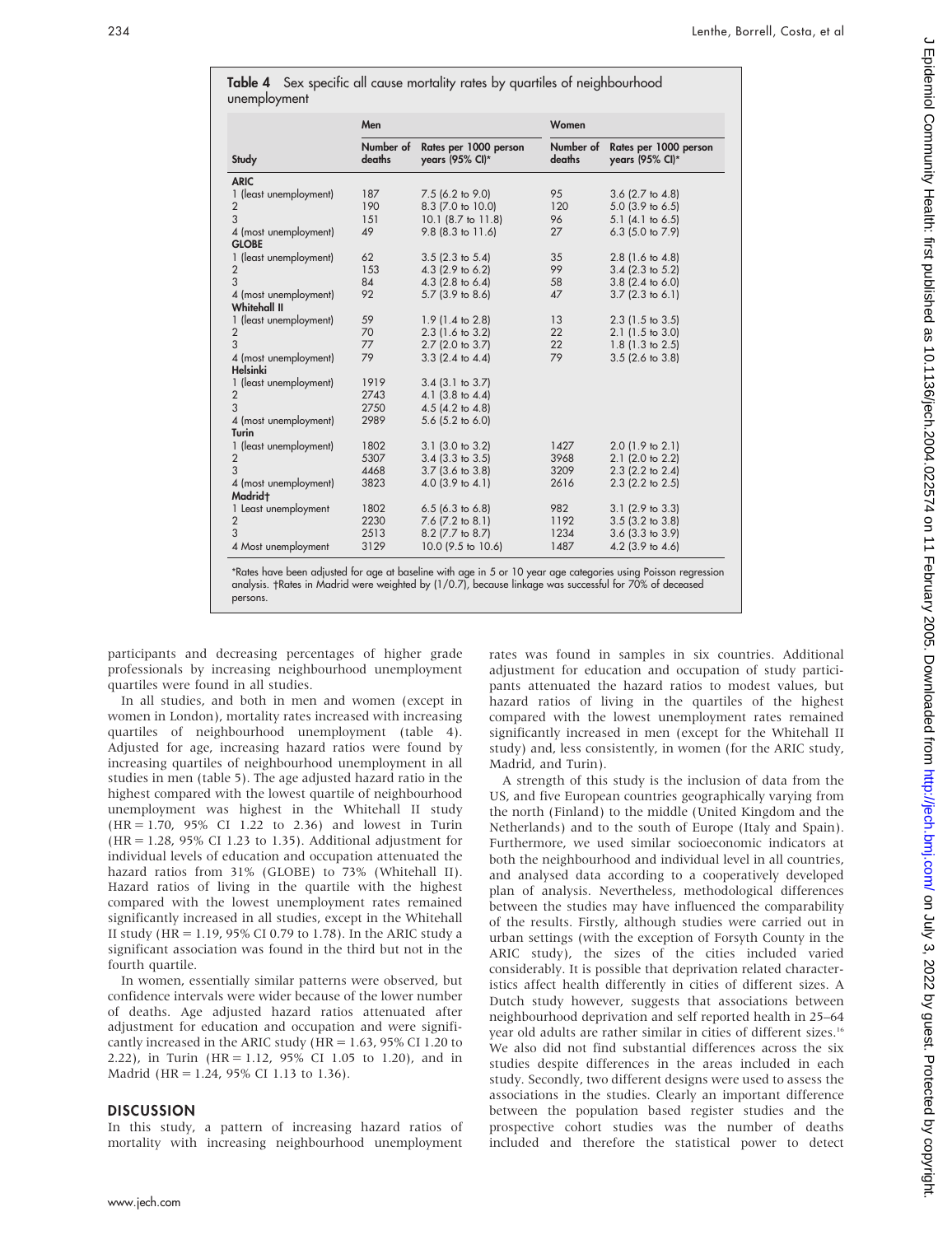Table 5 Sex specific hazard ratios for all cause mortality according to neighbourhood unemployment before and after adjustment for individual socioeconomic indicators

|                                       | Men                    |                                | Women<br>Hazard ratio (95% CI) |                       |  |
|---------------------------------------|------------------------|--------------------------------|--------------------------------|-----------------------|--|
|                                       | Hazard ratio (95% CI)  |                                |                                |                       |  |
|                                       | Model 1*               | Model 2                        | Model 1*                       | Model 2               |  |
| <b>ARIC</b>                           |                        |                                |                                |                       |  |
| 1 (least unemployment)                | 1.00                   | 1.00                           | 1.00                           | 1.00                  |  |
| $\overline{2}$                        | 1.11 (0.88 to $1.41$ ) | 1.08 (0.85 to 1.38)            | 1.41 (0.99 to 2.01)            | 1.40 (1.00 to 1.97)   |  |
| 3                                     | 1.36 (1.08 to 1.71)    | 1.29 $(1.03 \text{ to } 1.61)$ | 1.44 (1.05 to 1.97)            | 1.38 (1.01 to 1.88)   |  |
| 4 (most unemployment)                 | 1.32 (1.04 to 1.68)    | 1.21 (0.96 to 1.53)            | 1.75 (1.28 to 2.40)            | 1.63 (1.20 to 2.22)   |  |
| Percentage reduction in hazard ratio† |                        | 34                             |                                | 16                    |  |
| <b>GLOBE</b>                          |                        |                                |                                |                       |  |
| 1 (least unemployment)                | 1.00                   | 1.00                           | 1.00                           | 1.00                  |  |
| $\overline{2}$                        | 1.22 (0.97 to 1.55)    | 1.12 (0.89 to 1.41)            | 1.23 (0.86 to 1.77)            | 1.13 (0.80 to 1.61)   |  |
| 3                                     | 1.22 (0.91 to 1.54)    | 1.11 (0.84 to 1.47)            | 1.36 (0.91 to 2.02)            | 1.26 (0.85 to 1.87)   |  |
| 4 (most unemployment)                 | 1.67 (1.25 to 2.22)    | 1.46 (1.09 to 1.95)            | 1.33 (0.83 to 2.13)            | 1.19 (0.77 to 1.85)   |  |
| Percentage reduction in hazard ratio  |                        | 31                             |                                | 42                    |  |
| Whitehall II                          |                        |                                |                                |                       |  |
| 1 (least unemployment)                | 1.00                   | 1.00                           | 1.00                           | 1.00                  |  |
| $\overline{2}$                        | 1.17 (0.83 to 1.65)    | 1.05 (0.71 to 1.56)            | 0.92 (0.46 to 1.86)            | 1.10 (0.50 to 2.43)   |  |
| 3                                     | 1.40 (1.00 to 1.98)    | 1.21 (0.83 to 1.76)            | $0.77$ (0.44 to 1.50)          | $0.78$ (0.36 to 1.66) |  |
| 4 (most unemployment)                 | 1.70 (1.22 to 2.36)    | 1.19 (0.79 to 1.78)            | 1.39 (0.78 to 2.46)            | 1.26 (0.64 to 2.46)   |  |
| Percentage reduction in hazard ratio  |                        | 73                             |                                | 33                    |  |
| <b>Helsinki</b>                       |                        |                                |                                |                       |  |
| 1 (least unemployment)                | 1.00                   | 1.00                           |                                |                       |  |
| $\overline{2}$                        | 1.21 (1.08 to 1.35)    | 1.14 (1.03 to 1.25)            |                                |                       |  |
| 3                                     | 1.34 (1.20 to 1.50)    | 1.22 (1.11 to 1.34)            |                                |                       |  |
| 4 (most unemployment)                 | 1.67 (1.50 to 1.86)    | 1.41 (1.28 to 1.55)            |                                |                       |  |
| Percentage reduction in hazard ratio  |                        | 39                             |                                |                       |  |
| Turin                                 |                        |                                |                                |                       |  |
| 1 (least unemployment)                | 1.00                   | 1.00                           | 1.00                           | 1.00                  |  |
| 2                                     | 1.09 (1.03 to 1.16)    | 1.02 (0.96 to 1.09)            | 1.06 (0.95 to 1.13)            | 1.04 (0.97 to 1.10)   |  |
| 3                                     | 1.20 (1.14 to 1.27)    | 1.10 (1.02 to 1.18)            | 1.14 (1.07 to 1.21)            | $1.11$ (1.04 to 1.18) |  |
| 4 (most unemployment)                 | 1.28 (1.23 to 1.35)    | $1.14$ (1.07 to 1.21)          | 1.16 (1.09 to 1.24)            | 1.12 (1.05 to 1.20)   |  |
| Percentage reduction in hazard ratio  |                        | 50                             |                                | 25                    |  |
| Madrid                                |                        |                                |                                |                       |  |
| 1 Least unemployment                  | 1.00                   | 1.00                           | 1.00                           | 1.00                  |  |
| $\overline{2}$                        | 1.16 (1.00 to 1.32)    | 1.08 (0.98 to 1.19)            | 1.12 (0.98 to 1.26)            | 1.08 (0.98 to 1.18)   |  |
| 3                                     | 1.25 (1.07 to 1.45)    | 1.10 (0.99 to 1.21)            | 1.16 (1.02 to 1.30)            | 1.09 (0.99 to 1.20)   |  |
| 4 Most unemployment                   | 1.52 (1.30 to 1.77)    | $1.28$ (1.16 to 1.41)          | 1.35 (1.20 to 1.52)            | $1.24$ (1.13 to 1.36) |  |
| Percentage reduction in hazard ratio  |                        | 46                             |                                | 31                    |  |

\*Model 1: adjusted for age, model 2: additionally adjusted for education and occupation. †Percentage reduction calculated as 100×((RRmodel A–RRmodel B)/ (RRmodel  $A-1$ )) in the quartiles of most unemployment.

neighbourhood inequalities in mortality. It may explain to some extent that in women, significantly increased hazard ratios were found in Turin and Madrid only. Furthermore, using samples instead of whole populations increases the risk of selection bias if study participants are selected based on both neighbourhood characteristics and mortality risk. For example, a healthy worker effect in the occupation based cohort of Whitehall II may have contributed to some weaker evidence of an effect of neighbourhood unemployment on mortality in men, if Whitehall employees from high unemployment neighbourhoods differ systematically in mortality risk from other neighbourhood residents. Thirdly, the number of residents in the neighbourhoods varied from about 1000–2000 in the ARIC and GLOBE study to roughly 14 000 residents in Helsinki. Theoretically, the larger the neighbourhood is, the greater the heterogeneity in terms of socioeconomic disadvantage. Reijneveld et al however, showed that odds ratios of a poor self rated health (and other self reported health outcomes) for living in the upper compared with the lowest tertiles of deprivation were similar for three areas differing in size (neighbourhoods, comparable to those in the GLOBE study, postcode sectors (for example, areas larger than neighbourhoods), and boroughs (in size more comparable to the areas used in Helsinki).<sup>17</sup> We also found no substantial differences in associations of neighbourhood characteristics with mortality despite large differences in the definition of neighbourhoods across countries. Fourthly, differences in the classification of groups according to education and particularly occupation could not be avoided. This could have led to different degrees of adjustment for individual level socioeconomic indicators across studies. However, findings were comparatively similar across countries both before and after adjustment for individual level variables. With respect to this adjustment, it should also be mentioned that in some but not all studies data were available on individual level employment status. Additional adjustment for this employment status hardly changed the hazard ratios, and we therefore believe that we controlled sufficiently for socioeconomic factors at the individual level by including education and occupation.

# Key points

- A pattern of increasing hazard ratios of mortality with increasing neighbourhood unemployment rates was found in samples in six countries.
- There was no evidence that the association between neighbourhood unemployment and mortality was substantially modified by country context among the six countries studied.
- Improving health of populations in general, and reducing socioeconomic inequalities in health, requires targeting on both people and places.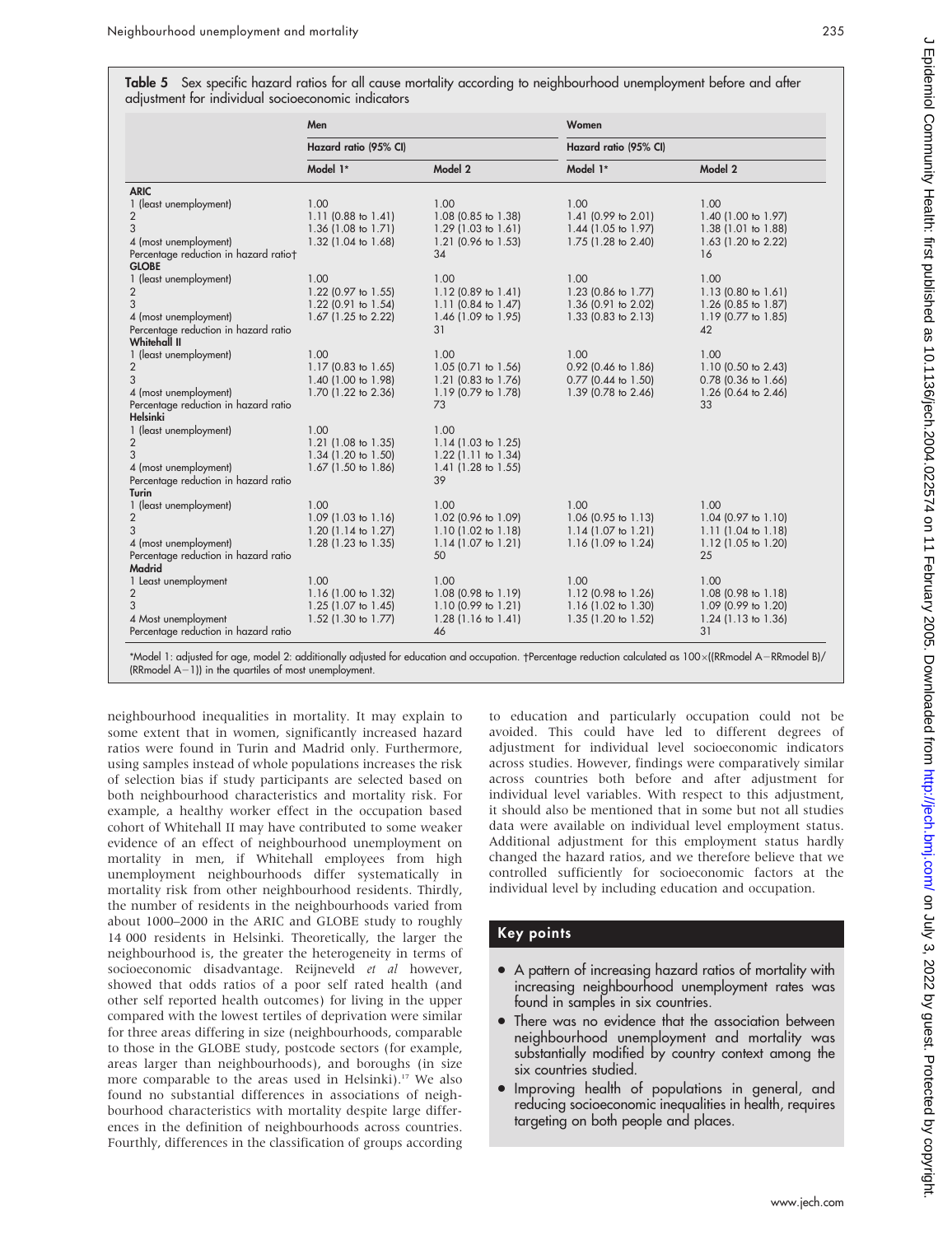Neighbourhood unemployment was used as an indicator of area deprivation in all studies. Although it was measured in essentially the same way in most countries the utility of unemployment as a marker of the area features directly relevant to health may differ between countries. We assessed the correlation coefficients between neighbourhood unemployment and other indicators of neighbourhood deprivation in all countries. Neighbourhood unemployment correlated inversely with neighbourhood income  $(-0.51 < r < -0.77$ ,  $p<0.01$ ) in all studies with available data (all but Whitehall II) and with the percentage owner occupied dwellings  $(-0.43 < r < -0.79, p < 0.01)$  (available in all studies but Madrid), although the second association was not significant for Turin. Although these correlations suggest that unemployment is related to other measures of area deprivation in a similar direction in all countries, there may be differences in the country specific environmental correlates of area unemployment. Inclusion of other indicators of neighbourhood deprivation similarly defined across studies would have strengthened the analyses.

The ARIC study was the only study with a substantial number of participants from more than one race. To make all populations comparable, we restricted the analyses in the ARIC study to white people. Black people however, may reside more often in neighbourhoods with high unemployment rates, and premature mortality is higher in black people compared with white people.18 Thus, the results presented for the ARIC study may underestimate the overall association between area unemployment and mortality. Indeed, the analyses repeated with black and white subjects, showed higher hazard ratios. For example, the hazard ratio in the highest compared with the lowest quartile of neighbourhood unemployment was 1.59 (95% CI 1.32 to 1.92) in men and 1.95 (95% CI 1.49 to 2.56) in women, after adjustment for age, education, and occupation. After further adjustment for race the associations were similar to those observed in the other studies (the hazard ratio in the highest compared with the lowest quartile of neighbourhood unemployment was 1.30 (95% CI 1.05 to 1.60) in men and 1.27 (95% CI 0.94 to 1.71) in women).

Despite modest values and a less consistent pattern in women, our study showed increasing hazard ratios with increasing levels of neighbourhood unemployment in all studies after adjustment for age, education, and occupation. There are several reasons why differences in associations across countries might have been expected. Differences in the size of the associations could have occurred between countries because of differences in the absolute levels (and ranges in the levels) of deprivation. The large range in unemployment across studies did not permit the examination of categories with similar absolute cut offs so centile based categories specific to each study were used. This implies that the groups compared may differ by country. It is interesting to note the similarity in hazard ratios in Helsinki and Madrid despite the large differences in neighbourhood unemployment rates between these cities. This suggests that the way in which unemployment is distributed across cities influences the hazard of mortality, regardless of the absolute level of unemployment. Secondly, differences in the size of the associations could have been attributable to differences in

# Policy implications

It is only after having obtained more insight in the mechanisms relating areas deprivation to mortality that policy recommendations can be formulated aimed at reducing the impact of the residential environment on health.

degree of residential segregation by socioeconomic position, and differences between disadvantaged and advantaged neighbourhoods in terms of their physical and social environments between countries. However, adjustment for education and occupation did not result in substantial country differences in the associations. Thirdly, country level policies may contribute to increasing or attenuating neighbourhood effects on health. For example, the provision of welfare and public services may be of higher quality and more uniformly distributed in some countries, and may contribute to reducing the health impact of living in disadvantaged neighbourhoods. It has been argued, for example, that the stronger association between income inequality and mortality in the US compared with Canada may be explained by the universal availability of publicly funded services in Canada compared with the market led provision of services in the US.19 Our study, however, showed associations of similar sizes in the ARIC study and the studies in European samples despite differences in welfare and health policy.

The similarity in the (size of) associations in different countries makes it tempting to speculate about a general mechanism underlying the associations. For example, it is not unlikely that area deprivation is associated with similar processes involving health effects of the physical and social neighbourhood environment in all countries. Investigating selective migration processes, determined by either wealth or health across countries would also contribute to understanding the processes underlying the associations reported. It is also possible that the countries studied were not different enough in policies to permit detection of modification of area effects by country contexts. Examination in a broader range of countries may be necessary to detect if area differences are indeed modified by country level factors.

The general pattern found in this study adds to the growing recognition of a role of place for health. Improving health of populations in general, and reducing socioeconomic inequalities in health, requires targeting on both people and places, as soon as a sufficient understanding of the processes relating the neighbourhood socioeconomic environment to health is obtained. Although it needs to be recognised that contextual associations as investigated here will most probably always be to some extent dependent on the context in which they are investigated, our study provides a rationale for research on exploring general mechanisms for the association between area deprivation and mortality. It is only after having obtained more insight in the mechanisms relating areas deprivation to mortality that policy recommendations can be formulated aimed at reducing the impact of the residential environment on health. In conclusion, associations between neighbourhood unemployment (as a marker for area deprivation) and mortality were found in the US and five European countries, after adjustment for education and occupation at the individual level. There was no evidence that this association was modified by country context among the six countries studied.

#### ACKNOWLEDGEMENTS

The authors thank the staff and participants in all studies for their important contribution.



The appendix showing the classifications used for individual level education and occupation is available on line (http://www.jech.com/supplemental).

#### Authors' affiliations .....................

F J van Lenthe, Department of Public Health, Erasmus Medical Centre Rotterdam, Rotterdam, Netherlands